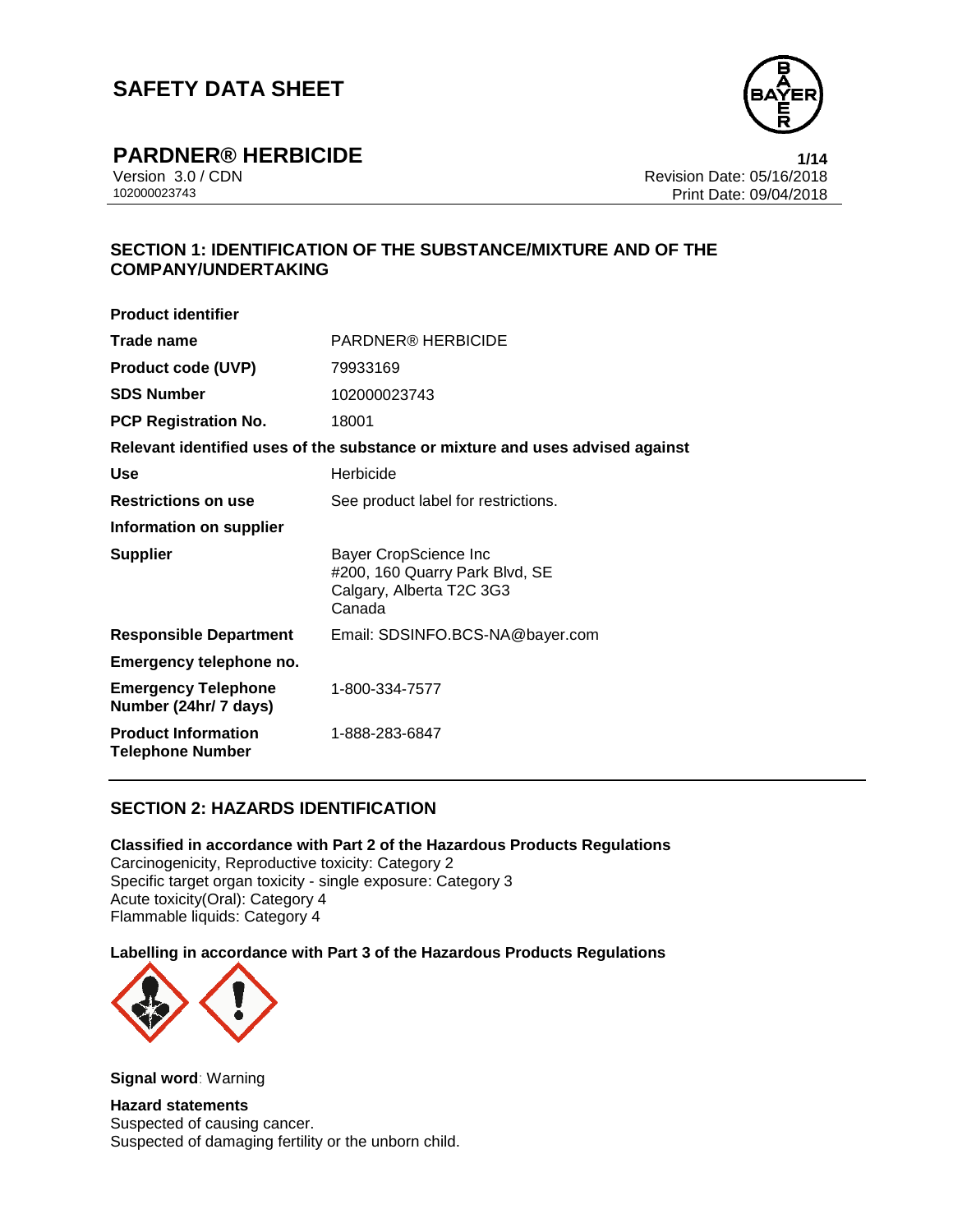

# **PARDNER® HERBICIDE 2/14**

Version 3.0 / CDN Revision Date: 05/16/2018 Print Date: 09/04/2018  $2/14$ 

May cause drowsiness or dizziness. Harmful if swallowed. Combustible liquid.

#### **Precautionary statements**

Obtain special instructions before use. Do not handle until all safety precautions have been read and understood. Wear protective gloves/ protective clothing/ eye protection/ face protection. Avoid breathing mist/ spray. Use only outdoors or in a well-ventilated area. Wash thoroughly after handling. Do not eat, drink or smoke when using this product. Keep away from open flames/hot surfaces. - No smoking. IF exposed or concerned: Get medical advice/ attention. IF INHALED: Remove person to fresh air and keep comfortable for breathing. IF SWALLOWED: Call a POISON CENTER/doctor/physician if you feel unwell. Rinse mouth. In case of fire: Use dry sand, dry chemical or alcohol-resistant foam to extinguish. Store locked up. Store in a well-ventilated place. Keep container tightly closed. Keep cool. Dispose of contents/container in accordance with local regulation.

#### **Hazards Not Otherwise Classified (HNOC)**

No health hazards not otherwise classified. No physical hazards not otherwise classified.

## **SECTION 3: COMPOSITION/INFORMATION ON INGREDIENTS**

| <b>Hazardous Component Name</b><br>Bromoxynil octanoate, heptanoate mixed ester | CAS-No.       | <b>Concentration % by weight</b><br>35.4 |
|---------------------------------------------------------------------------------|---------------|------------------------------------------|
| Naphthalene                                                                     | $91 - 20 - 3$ | 5.6                                      |
| 2-Methylpropan-1-ol                                                             | 78-83-1       | 1.75                                     |
| Benzenesulfonic acid, 4-C10-13-sec-alkyl derivs., calcium 84989-14-0<br>salts   |               | 2.4                                      |
| Solvent Naphtha (petroleum), heavy aromatic                                     | 64742-94-5    | 49.2                                     |

## **SECTION 4: FIRST AID MEASURES**

#### **Description of first aid measures**

| <b>General advice</b> | When possible, have the product container or label with you when<br>calling a poison control center or doctor or going for treatment.                                                                          |
|-----------------------|----------------------------------------------------------------------------------------------------------------------------------------------------------------------------------------------------------------|
| <b>Inhalation</b>     | Move to fresh air. If person is not breathing, call 911 or an ambulance,<br>then give artificial respiration, preferably mouth-to-mouth if possible.<br>Call a physician or poison control center immediately. |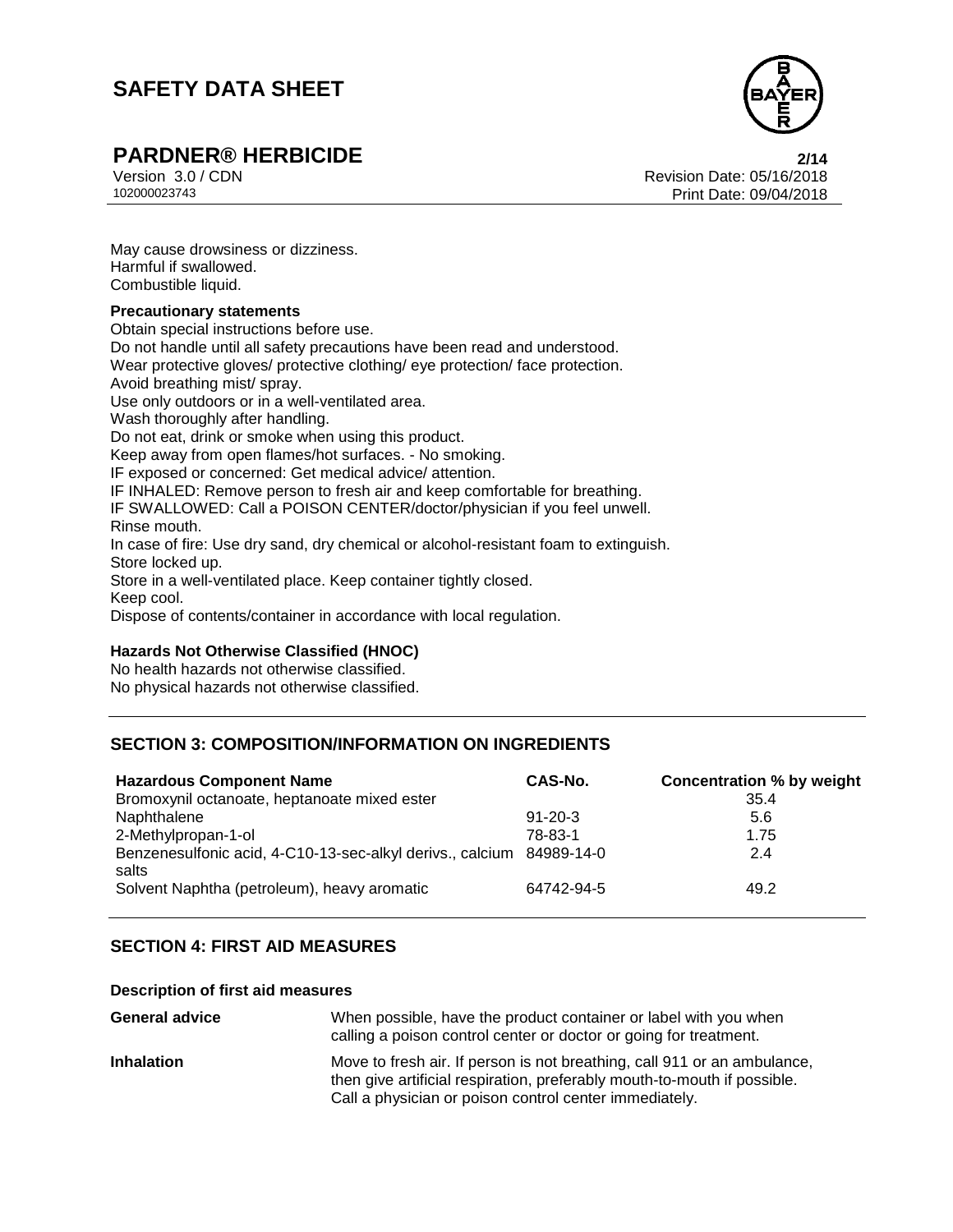# **PARDNER® HERBICIDE** Version 3.0 / CDN



Version 3.0 / CDN<br>102000023743<br>Print Date: 09/04/2018 Print Date: 09/04/2018  $3/14$ 

| <b>Skin contact</b>                                                        | Take off contaminated clothing and shoes immediately. Wash off<br>immediately with plenty of water for at least 15 minutes. Call a<br>physician or poison control center immediately.                                                                                                                     |  |
|----------------------------------------------------------------------------|-----------------------------------------------------------------------------------------------------------------------------------------------------------------------------------------------------------------------------------------------------------------------------------------------------------|--|
| Eye contact                                                                | Hold eye open and rinse slowly and gently with water for 15-20<br>minutes. Remove contact lenses, if present, after the first 5 minutes,<br>then continue rinsing eye. Call a physician or poison control center<br>immediately.                                                                          |  |
| Ingestion                                                                  | Call a physician or poison control center immediately. Rinse out mouth<br>and give water in small sips to drink. DO NOT induce vomiting unless<br>directed to do so by a physician or poison control center. Never give<br>anything by mouth to an unconscious person. Do not leave victim<br>unattended. |  |
| Most important symptoms and effects, both acute and delayed                |                                                                                                                                                                                                                                                                                                           |  |
| <b>Symptoms</b>                                                            | Aspiration may cause pulmonary oedema and pneumonitis.                                                                                                                                                                                                                                                    |  |
| Indication of any immediate medical attention and special treatment needed |                                                                                                                                                                                                                                                                                                           |  |
| <b>Risks</b>                                                               | Contains hydrocarbon solvents. May pose an aspiration pneumonia<br>hazard.                                                                                                                                                                                                                                |  |
| <b>Treatment</b>                                                           | Appropriate supportive and symptomatic treatment as indicated by the<br>patient's condition is recommended. There is no specific antidote.                                                                                                                                                                |  |

## **SECTION 5: FIREFIGHTING MEASURES**

| <b>Extinguishing media</b>                                         |                                                                                                                                                                                                                                                              |
|--------------------------------------------------------------------|--------------------------------------------------------------------------------------------------------------------------------------------------------------------------------------------------------------------------------------------------------------|
| <b>Suitable</b>                                                    | Carbon dioxide (CO2), Dry chemical, Foam                                                                                                                                                                                                                     |
| Unsuitable                                                         | None known.                                                                                                                                                                                                                                                  |
| <b>Special hazards arising</b><br>from the substance or<br>mixture | Dangerous gases are evolved in the event of a fire.                                                                                                                                                                                                          |
| <b>Advice for firefighters</b>                                     |                                                                                                                                                                                                                                                              |
| <b>Special protective</b><br>equipment for firefighters            | Firefighters should wear NIOSH approved self-contained breathing<br>apparatus and full protective clothing.                                                                                                                                                  |
| <b>Further information</b>                                         | Keep out of smoke. Fight fire from upwind position. Avoid contact with<br>spilled product or contaminated surfaces. Cool closed containers<br>exposed to fire with water spray. Do not allow run-off from fire fighting<br>to enter drains or water courses. |
| <b>Flash point</b>                                                 | 63 °C                                                                                                                                                                                                                                                        |
| <b>Auto-ignition temperature</b>                                   | 443 °C / 829.4 °F                                                                                                                                                                                                                                            |
| Lower explosion limit                                              | No data available                                                                                                                                                                                                                                            |
| <b>Upper explosion limit</b>                                       | $7\%$ (V)                                                                                                                                                                                                                                                    |
| <b>Explosivity</b>                                                 | Not applicable                                                                                                                                                                                                                                               |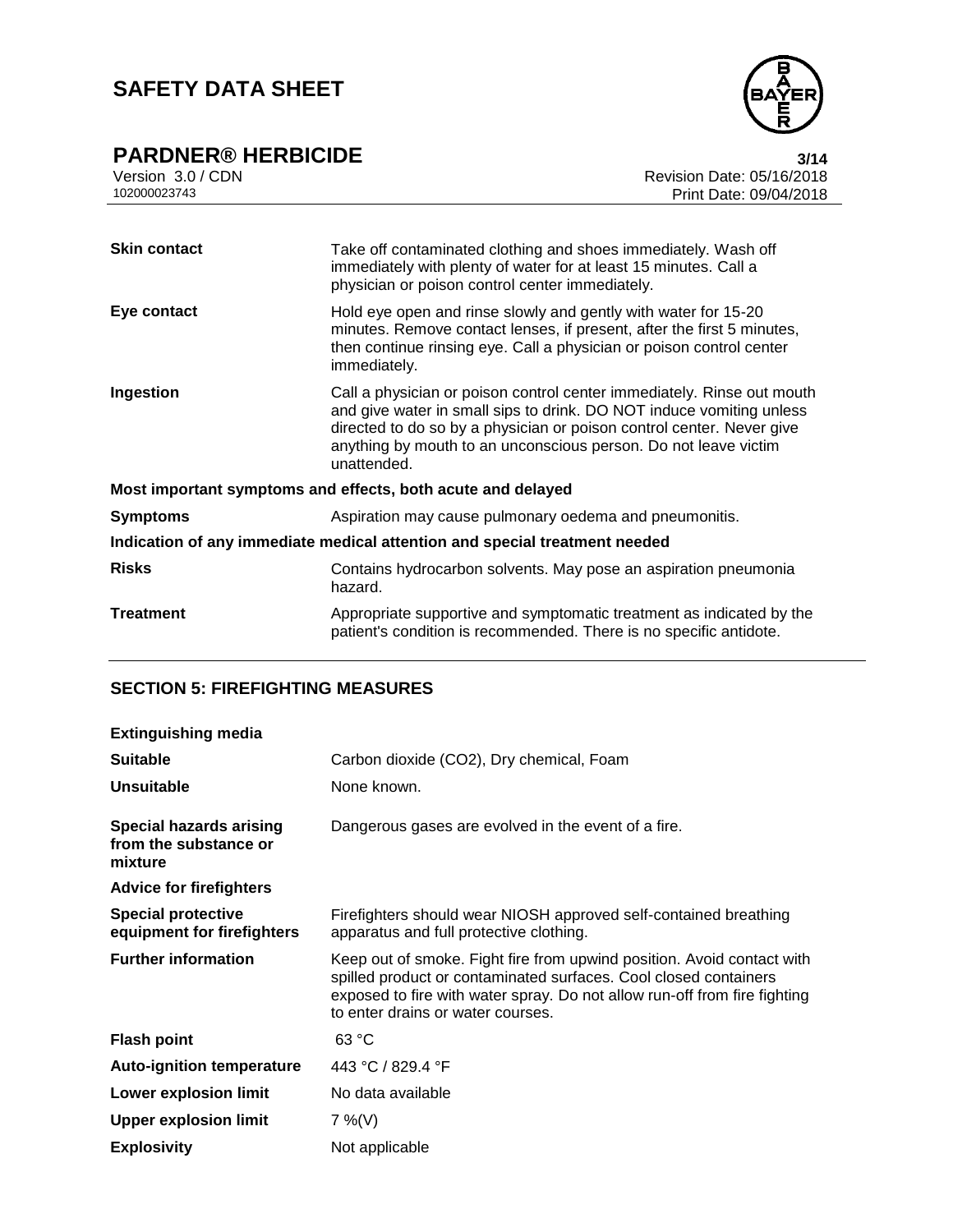

**PARDNER® HERBICIDE** Version 3.0 / CDN

## **SECTION 6: ACCIDENTAL RELEASE MEASURES**

|                                                       | Personal precautions, protective equipment and emergency procedures                                                                                                                                                                                                                                                                                    |  |
|-------------------------------------------------------|--------------------------------------------------------------------------------------------------------------------------------------------------------------------------------------------------------------------------------------------------------------------------------------------------------------------------------------------------------|--|
| <b>Precautions</b>                                    | Remove all sources of ignition. Keep unauthorized people away.<br>Isolate hazard area. Avoid contact with spilled product or<br>contaminated surfaces.                                                                                                                                                                                                 |  |
| Methods and materials for containment and cleaning up |                                                                                                                                                                                                                                                                                                                                                        |  |
| <b>Methods for cleaning up</b>                        | Soak up with inert absorbent material (e.g. sand, silica gel, acid<br>binder, universal binder, sawdust). Collect and transfer the product<br>into a properly labelled and tightly closed container. Clean<br>contaminated floors and objects thoroughly, observing environmental<br>regulations. Decontaminate tools and equipment following cleanup. |  |
| <b>Additional advice</b>                              | Use personal protective equipment. If the product is accidentally<br>spilled, do not allow to enter soil, waterways or waste water canal. Do<br>not allow product to contact non-target plants.                                                                                                                                                        |  |
| Reference to other sections                           | Information regarding safe handling, see section 7.<br>Information regarding personal protective equipment, see section 8.<br>Information regarding waste disposal, see section 13.                                                                                                                                                                    |  |

## **SECTION 7: HANDLING AND STORAGE**

#### **Precautions for safe handling**

| Advice on safe handling                                   | Handle and open container in a manner as to prevent spillage. Use only<br>in area provided with appropriate exhaust ventilation.                                                                                                                                                                                                                    |
|-----------------------------------------------------------|-----------------------------------------------------------------------------------------------------------------------------------------------------------------------------------------------------------------------------------------------------------------------------------------------------------------------------------------------------|
| <b>Advice on protection</b><br>against fire and explosion | Keep away from heat and sources of ignition.                                                                                                                                                                                                                                                                                                        |
| Hygiene measures                                          | Wash hands thoroughly with soap and water after handling and before<br>eating, drinking, chewing gum, using tobacco, using the toilet or<br>applying cosmetics.<br>Remove Personal Protective Equipment (PPE) immediately after<br>handling this product. Wash thoroughly and put on clean clothing. Avoid<br>contact with skin, eyes and clothing. |
|                                                           | Conditions for safe storage, including any incompatibilities                                                                                                                                                                                                                                                                                        |
| <b>Requirements for storage</b><br>areas and containers   | Store in a cool, dry place and in such a manner as to prevent cross<br>contamination with other crop protection products, fertilizers, food, and<br>feed. Store in original container and out of the reach of children,<br>preferably in a locked storage area.<br>Protect from freezing.                                                           |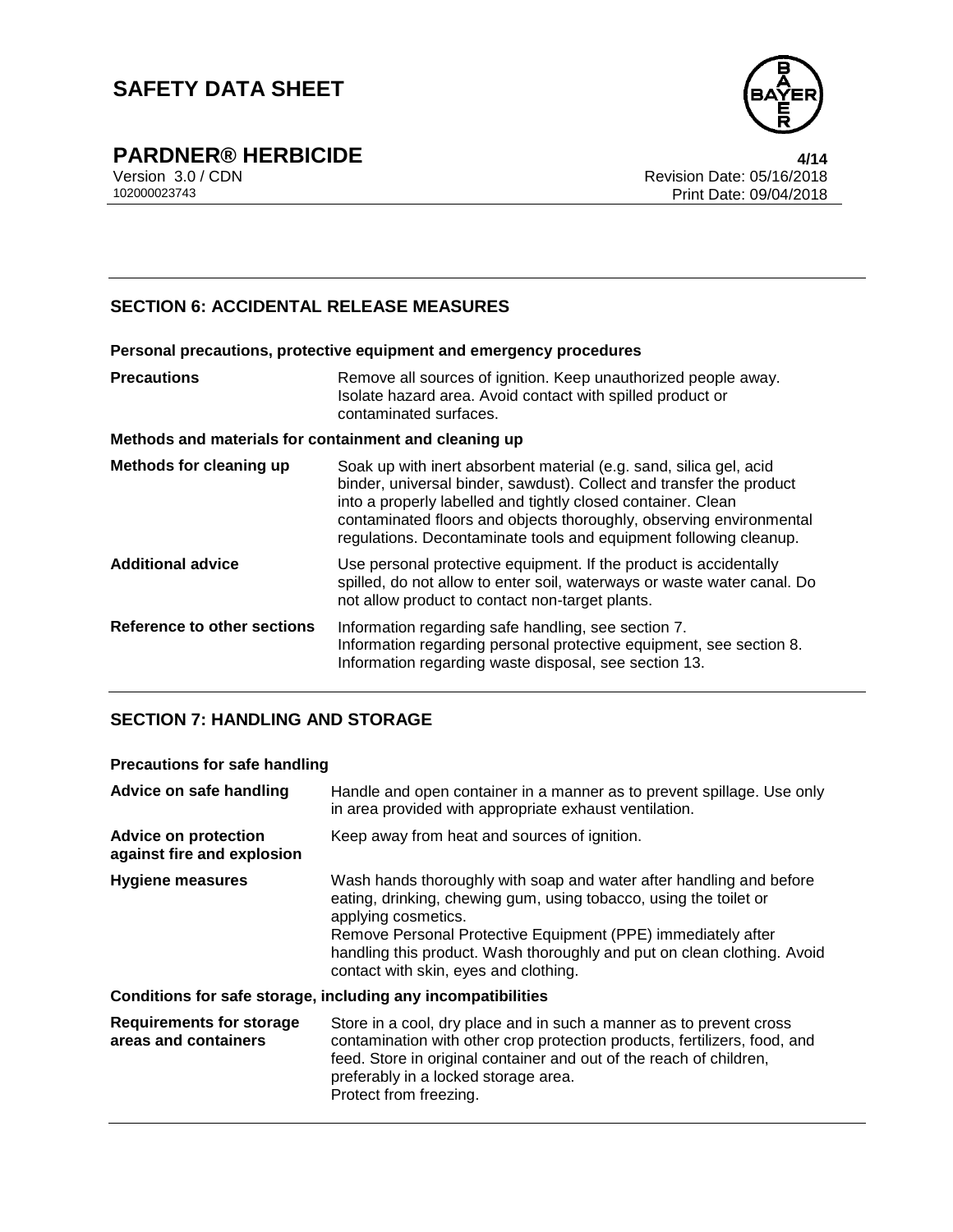

**PARDNER® HERBICIDE** Version 3.0 / CDN

Version 3.0 / CDN<br>102000023743<br>Print Date: 09/04/2018 Print Date: 09/04/2018  $5/14$ 

## **SECTION 8: EXPOSURE CONTROLS/PERSONAL PROTECTION**

#### **Control parameters**

| <b>Components</b>    | <b>CAS-No.</b> | <b>Control parameters</b>   | <b>Update</b> | <b>Basis</b>                |
|----------------------|----------------|-----------------------------|---------------|-----------------------------|
| Bromoxynil octanoate | 1689-99-2      | $0.21$ mg/m $3$<br>(SK-SEN) |               | OES BCS*                    |
| Naphthalene          | $91 - 20 - 3$  | 52 mg/m3/10 ppm<br>(TWA)    | 07 2009       | <b>CAD AB</b><br><b>OEL</b> |
| Naphthalene          | $91 - 20 - 3$  | 79 mg/m3/15 ppm<br>(STEL)   | 07 2009       | <b>CAD AB</b><br><b>OEL</b> |
| Naphthalene          | $91 - 20 - 3$  | 10 ppm<br>(TWA)             | 09 2011       | CAD BC<br><b>OEL</b>        |
| Naphthalene          | $91 - 20 - 3$  | 15 ppm<br>(STEL)            | 09 2011       | CAD BC<br><b>OEL</b>        |
| Naphthalene          | $91 - 20 - 3$  | 10 ppm<br>(TWA)             | 03 2011       | <b>CAD MB</b><br><b>OEL</b> |
| Naphthalene          | $91 - 20 - 3$  | 10 ppm<br>(TWA)             | 11 2010       | CAD ON<br><b>OEL</b>        |
| Naphthalene          | $91 - 20 - 3$  | 15 ppm<br>(STEL)            | 11 2010       | CAD ON<br><b>OEL</b>        |
| Naphthalene          | $91 - 20 - 3$  | 10 ppm<br>(8 HR ACL)        | 05 2009       | CAD SK<br><b>OEL</b>        |
| Naphthalene          | $91 - 20 - 3$  | 15 ppm<br>(15 MIN ACL)      | 05 2009       | CAD SK<br><b>OEL</b>        |
| Naphthalene          | $91 - 20 - 3$  | 79 mg/m3/15 ppm<br>(STEL)   | 11 2011       | OEL (QUE)                   |
| Naphthalene          | $91 - 20 - 3$  | 52 mg/m3/10 ppm<br>(TWA)    | 11 2011       | OEL (QUE)                   |
| Naphthalene          | $91 - 20 - 3$  | 10 ppm<br>(TLV)             |               | OES BCS*                    |
| 2-Methylpropan-1-ol  | 78-83-1        | 152 mg/m3/50 ppm<br>(TWA)   | 07 2009       | CAD AB<br>OEL               |
| 2-Methylpropan-1-ol  | 78-83-1        | 50 ppm<br>(TWA)             | 09 2011       | CAD BC<br><b>OEL</b>        |
| 2-Methylpropan-1-ol  | 78-83-1        | 50 ppm<br>(TWA)             | 03 2011       | <b>CAD MB</b><br>OEL        |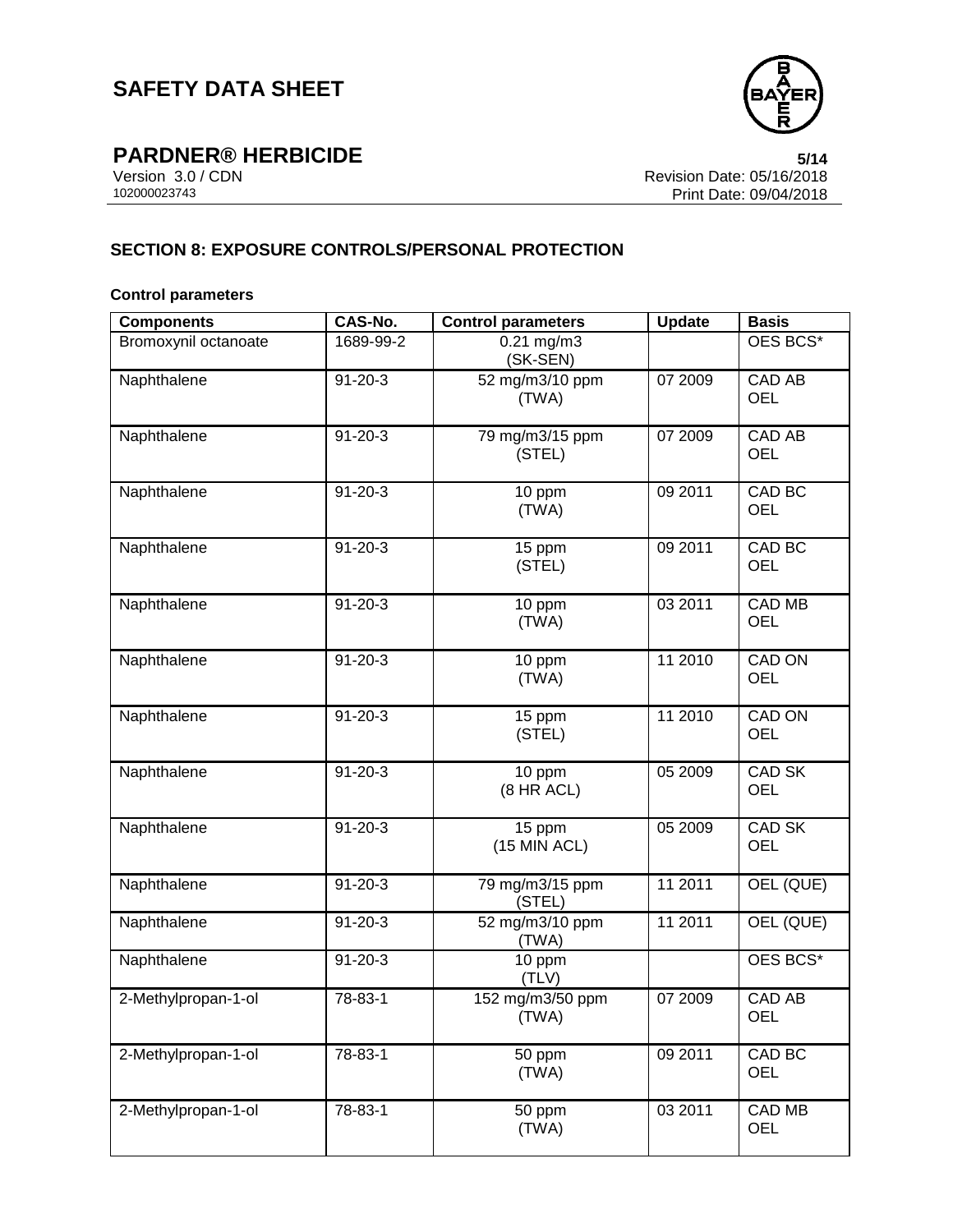**PARDNER® HERBICIDE** Version 3.0/CDN



Version 3.0 / CDN<br>102000023743<br>Print Date: 09/04/2018 Print Date: 09/04/2018 6/14

| 2-Methylpropan-1-ol                                              | 78-83-1    | 50 ppm<br>(TWA)              | 11 2010 | CAD ON<br><b>OEL</b>        |
|------------------------------------------------------------------|------------|------------------------------|---------|-----------------------------|
| 2-Methylpropan-1-ol                                              | 78-83-1    | 60 ppm<br>(15 MIN ACL)       | 052009  | <b>CAD SK</b><br><b>OEL</b> |
| 2-Methylpropan-1-ol                                              | 78-83-1    | 50 ppm<br>(8 HR ACL)         | 05 2009 | CAD SK<br><b>OEL</b>        |
| 2-Methylpropan-1-ol                                              | 78-83-1    | 152 mg/m3/50 ppm<br>(TWA)    | 11 2011 | OEL (QUE)                   |
| Solvent Naphtha<br>(petroleum), heavy aromatic                   | 64742-94-5 | 1,590 mg/m3/400 ppm<br>(TWA) | 07 2009 | <b>CAD AB</b><br><b>OEL</b> |
| Solvent Naphtha<br>(petroleum), heavy aromatic<br>(Vapor.)       | 64742-94-5 | 200 mg/m3<br>(TWA)           | 07 2009 | <b>CAD AB</b><br><b>OEL</b> |
| Solvent Naphtha<br>(petroleum), heavy aromatic<br>(Non-aerosol.) | 64742-94-5 | 200 mg/m3<br>(TWA)           | 05 2013 | CAD BC<br><b>OEL</b>        |
| Solvent Naphtha<br>(petroleum), heavy aromatic<br>(Non-aerosol.) | 64742-94-5 | 200 mg/m3<br>(TWA)           | 03 2014 | <b>CAD MB</b><br><b>OEL</b> |
| Solvent Naphtha<br>(petroleum), heavy aromatic                   | 64742-94-5 | 525 mg/m3<br>(TWA)           | 11 2010 | <b>CAD ON</b><br><b>OEL</b> |
| Solvent Naphtha<br>(petroleum), heavy aromatic<br>(Non-aerosol.) | 64742-94-5 | 200 mg/m3<br>(TWA)           | 11 2010 | <b>CAD ON</b><br><b>OEL</b> |
| Solvent Naphtha<br>(petroleum), heavy aromatic                   | 64742-94-5 | 400 ppm<br>(8 HR ACL)        | 05 2009 | CAD SK<br><b>OEL</b>        |
| Solvent Naphtha<br>(petroleum), heavy aromatic<br>(Vapor.)       | 64742-94-5 | 250 mg/m3<br>$(15$ MIN ACL)  | 05 2009 | <b>CAD SK</b><br><b>OEL</b> |
| <b>Solvent Naphtha</b><br>(petroleum), heavy aromatic            | 64742-94-5 | 500 ppm<br>(15 MIN ACL)      | 05 2009 | <b>CAD SK</b><br><b>OEL</b> |
| Solvent Naphtha<br>(petroleum), heavy aromatic<br>(Vapor.)       | 64742-94-5 | 200 mg/m3<br>(8 HR ACL)      | 05 2009 | <b>CAD SK</b><br><b>OEL</b> |
| Solvent Naphtha                                                  | 64742-94-5 | 1,590 mg/m3/400 ppm          | 11 2011 | OEL (QUE)                   |
| (petroleum), heavy aromatic                                      |            | (TWA)                        |         |                             |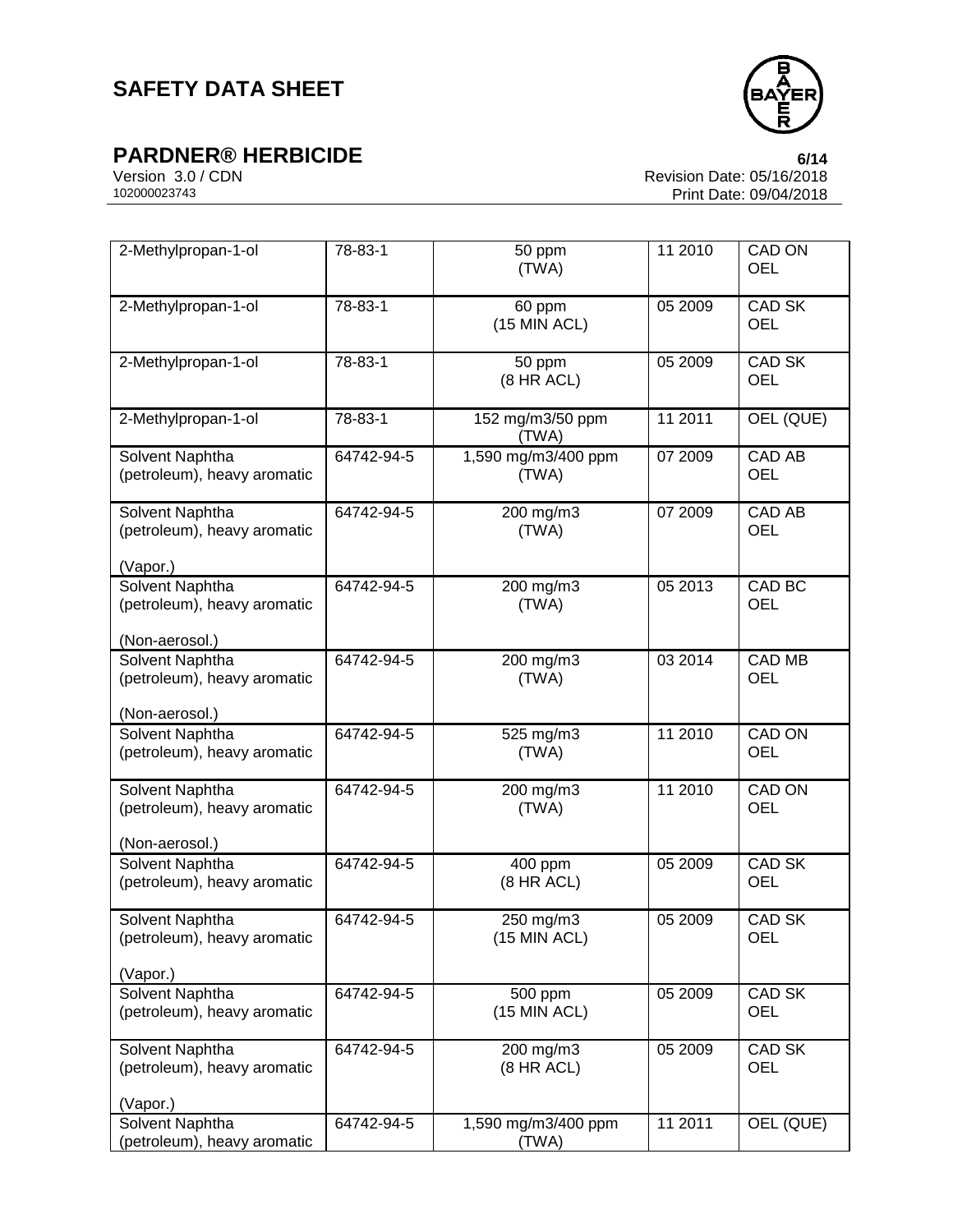

# **PARDNER® HERBICIDE**<br>Version 3.0/CDN

Version 3.0 / CDN<br>102000023743<br>Print Date: 09/04/2018 Print Date: 09/04/2018  $7/14$ 

\*OES BCS: Internal Bayer AG, Crop Science Division "Occupational Exposure Standard"

#### **Exposure controls**

#### **Personal protective equipment**

In normal use and handling conditions please refer to the label and/or leaflet. In all other cases the following recommendations would apply.

| <b>Respiratory protection</b>      | When respirators are required, select NIOSH approved equipment<br>based on actual or potential airborne concentrations and in<br>accordance with the appropriate regulatory standards and/or industry<br>recommendations. |
|------------------------------------|---------------------------------------------------------------------------------------------------------------------------------------------------------------------------------------------------------------------------|
| <b>Hand protection</b>             | Chemical resistant nitrile rubber gloves                                                                                                                                                                                  |
| Eye protection                     | Chemical resistant goggles must be worn.                                                                                                                                                                                  |
| Skin and body protection           | Wear long-sleeved shirt and long pants and shoes plus socks.                                                                                                                                                              |
| <b>General protective measures</b> | Follow manufacturer's instructions for cleaning/maintaining PPE. If<br>no such instructions for washables, use detergent and warm/tepid<br>water.<br>Keep and wash PPE separately from other laundry.                     |

### **SECTION 9. PHYSICAL AND CHEMICAL PROPERTIES**

| <b>Appearance</b>                                 | light brown                         |
|---------------------------------------------------|-------------------------------------|
| <b>Physical State</b>                             | Liquid                              |
| Odor                                              | characteristic                      |
| <b>Odour Threshold</b>                            | No data available                   |
| рH                                                | 4.3 at 1 % (25 °C)                  |
| <b>Vapor Pressure</b>                             | No data available                   |
| Vapor Density (Air = 1)                           | No data available                   |
| <b>Density</b>                                    | ca. 1.08 g/cm <sup>3</sup> at 20 °C |
| <b>Evaporation rate</b>                           | No data available                   |
| <b>Boiling Point</b>                              | No data available                   |
| <b>Melting / Freezing Point</b>                   | No data available                   |
| <b>Water solubility</b>                           | dispersible                         |
| <b>Minimum Ignition Energy</b>                    | Not applicable                      |
| <b>Decomposition</b><br>temperature               | No data available                   |
| <b>Partition coefficient: n-</b><br>octanol/water | No data available                   |
| Viscosity                                         | 26 mPa.s at $25 \text{ °C}$         |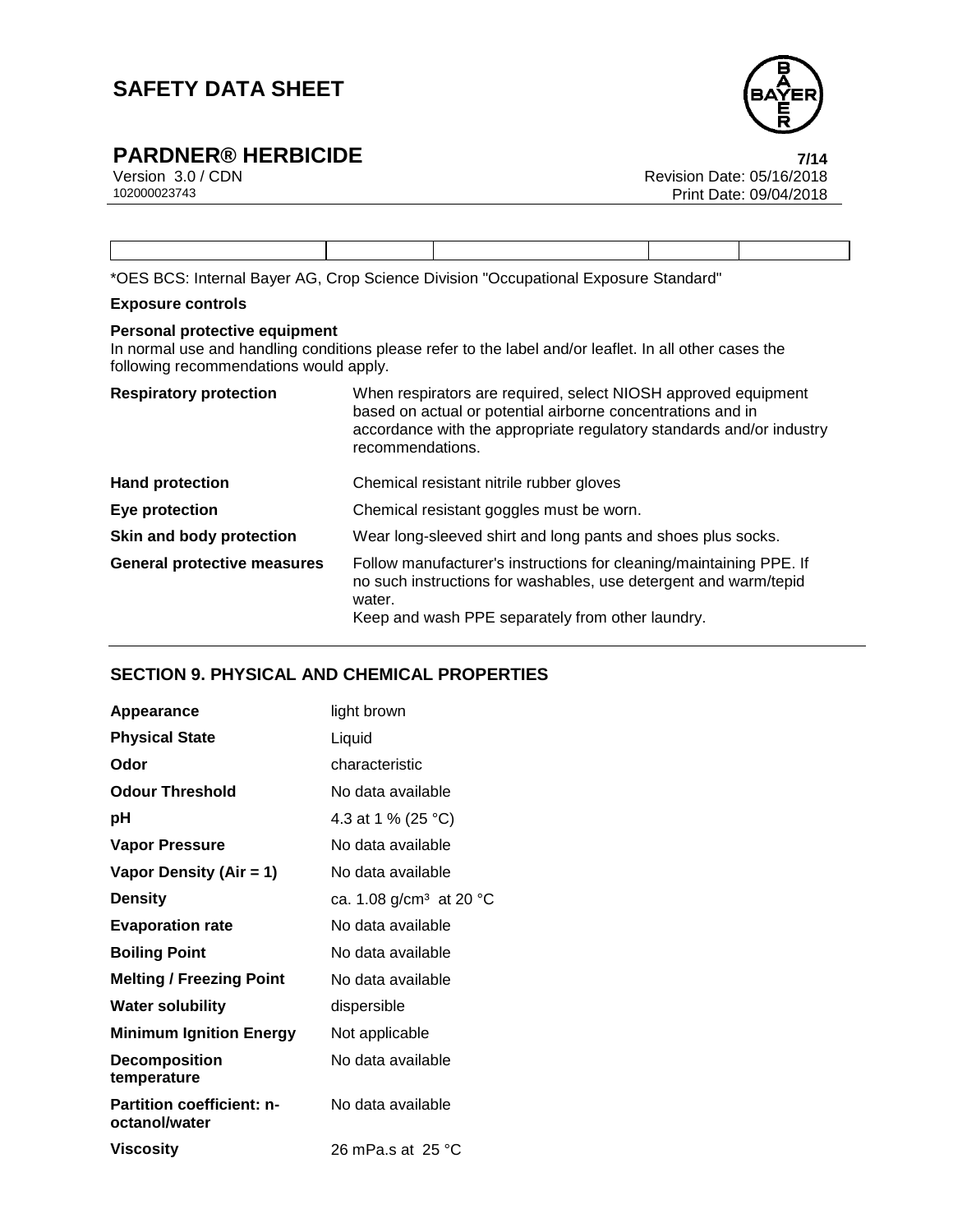

# **PARDNER® HERBICIDE** Version 3.0 / CDN

Version 3.0 / CDN<br>102000023743<br>Print Date: 09/04/2018 Print Date: 09/04/2018 8/14

| <b>Flash point</b>               | 63 °C             |
|----------------------------------|-------------------|
| <b>Auto-ignition temperature</b> | 443 °C / 829.4 °F |
| <b>Lower explosion limit</b>     | No data available |
| <b>Upper explosion limit</b>     | $7\%$ (V)         |
| <b>Explosivity</b>               | Not applicable    |

## **SECTION 10: STABILITY AND REACTIVITY**

| <b>Reactivity</b>                            |                                                                                         |
|----------------------------------------------|-----------------------------------------------------------------------------------------|
| <b>Thermal decomposition</b>                 | No data available                                                                       |
| <b>Chemical stability</b>                    | Stable under recommended storage conditions.                                            |
| <b>Possibility of hazardous</b><br>reactions | No hazardous reactions when stored and handled according to<br>prescribed instructions. |
| <b>Conditions to avoid</b>                   | freezing<br>Heat, flames and sparks.                                                    |
| Incompatible materials                       | Acids, Bases, Oxidizing agents                                                          |
| <b>Hazardous decomposition</b><br>products   | No decomposition products expected under normal conditions of use.                      |

## **SECTION 11: TOXICOLOGICAL INFORMATION**

| <b>Exposure routes</b>          | Eye contact, Skin contact, Ingestion, Inhalation                                                                         |  |  |
|---------------------------------|--------------------------------------------------------------------------------------------------------------------------|--|--|
| <b>Immediate Effects</b><br>Eye | Moderate eye irritation may occur.                                                                                       |  |  |
| <b>Skin</b>                     | May cause mild irritation to the skin.                                                                                   |  |  |
| Ingestion                       | May be harmful if swallowed. Aspiration of the swallowed or vomited<br>product can cause severe pulmonary complications. |  |  |

## **Information on toxicological effects**

| <b>Acute oral toxicity</b>       | LD50 (Rat) 961 mg/kg                                                              |
|----------------------------------|-----------------------------------------------------------------------------------|
| <b>Acute inhalation toxicity</b> | $LC50$ (Rat) $> 5.065$ mg/l<br>Exposure time: 4 h<br>highest concentration tested |
| <b>Acute dermal toxicity</b>     | LD50 (Rabbit) $> 2,000$ mg/kg                                                     |
| <b>Skin irritation</b>           | Mild skin irritation. (Rabbit)                                                    |
| <b>Eye irritation</b>            | Moderate eye irritation. (Rabbit)                                                 |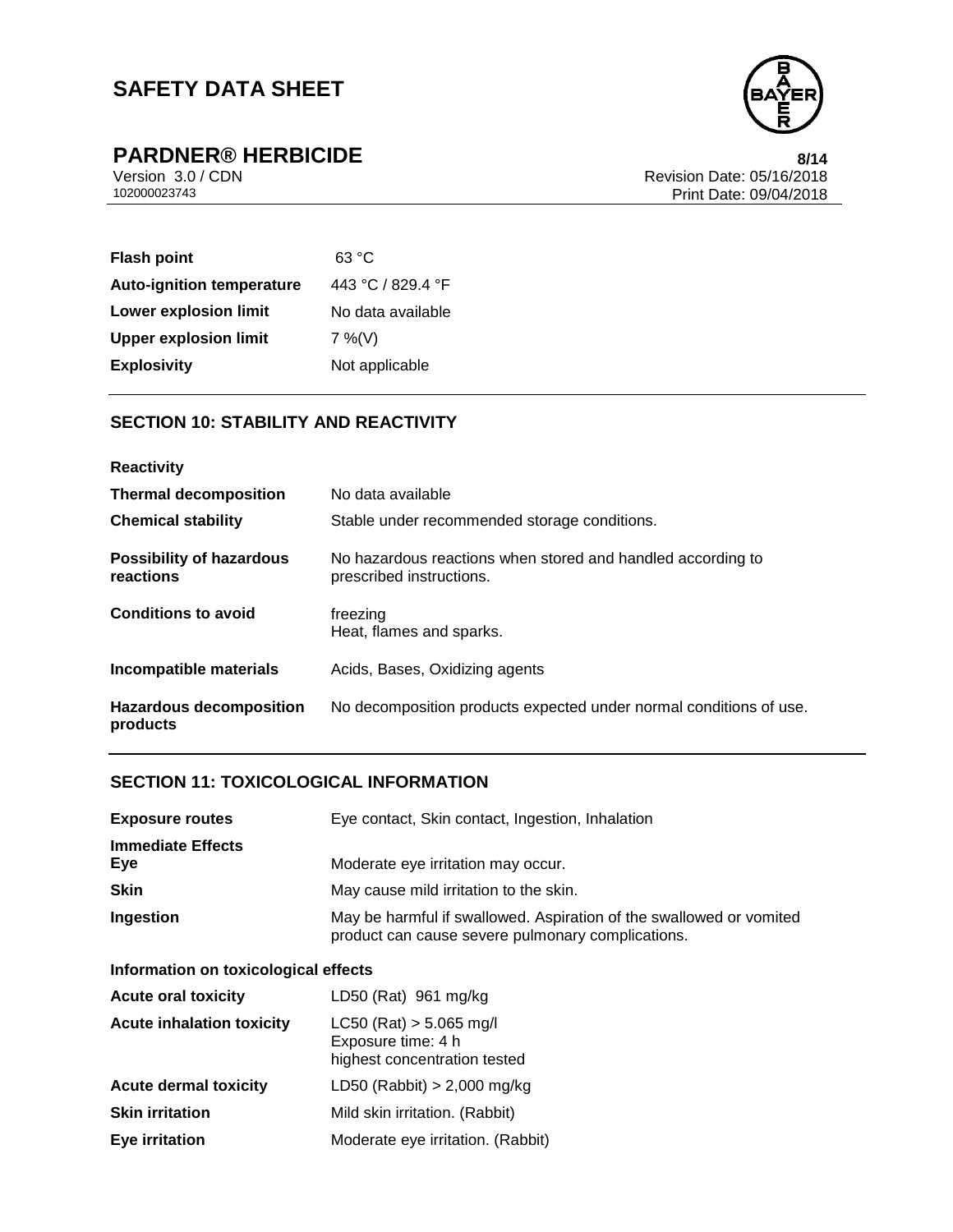

## **PARDNER® HERBICIDE 9/14**

Version 3.0 / CDN Revision Date: 05/16/2018 102000023743 Print Date: 09/04/2018 9/14

#### **Sensitisation** Non-sensitizing. (Guinea pig)

#### **Assessment STOT Specific target organ toxicity – repeated exposure**

Bromoxynil octanoate, heptanoate mixed ester caused specific target organ toxicity in experimental animal studies in the following organ(s): Liver. The observed effects do not appear to be relevant for humans.

#### **Assessment mutagenicity**

Bromoxynil octanoate, heptanoate mixed ester was not mutagenic or genotoxic based on the overall weight of evidence in a battery of in vitro and in vivo tests.

#### **Assessment carcinogenicity**

Bromoxynil octanoate, heptanoate mixed ester caused at high dose levels an increased incidence of tumours in mice in the following organ(s): Liver. The mechanism of tumour formation is not considered to be relevant to man.

#### **ACGIH**

| Naphthalene<br>Solvent Naphtha (petroleum), heavy aromatic | $91 - 20 - 3$<br>64742-94-5 | Group A3<br>Group A3   |
|------------------------------------------------------------|-----------------------------|------------------------|
| <b>NTP</b>                                                 |                             |                        |
| Naphthalene                                                | $91 - 20 - 3$               |                        |
| <b>IARC</b>                                                |                             |                        |
| Naphthalene                                                | $91 - 20 - 3$               | Overall evaluation: 2B |
| <b>OSHA</b>                                                |                             |                        |
| $\sim$ $\sim$                                              |                             |                        |

None.

#### **Assessment toxicity to reproduction**

Bromoxynil octanoate, heptanoate mixed ester did not cause reproductive toxicity in a two-generation study in rats.

#### **Assessment developmental toxicity**

Bromoxynil octanoate, heptanoate mixed ester caused a delayed foetal growth, an increased incidence of non-specific malformations. Bromoxynil octanoate, heptanoate mixed ester caused developmental toxicity only at dose levels toxic to the dams.

#### **Further information**

Only acute toxicity studies have been performed on the formulated product. The non-acute information pertains to the active ingredient(s).

#### **SECTION 12: ECOLOGICAL INFORMATION**

**Toxicity to fish** LC50 (Lepomis macrochirus (Bluegill sunfish)) 0.029 mg/l Exposure time: 96 h The value mentioned relates to the active ingredient bromoxynil octanoate.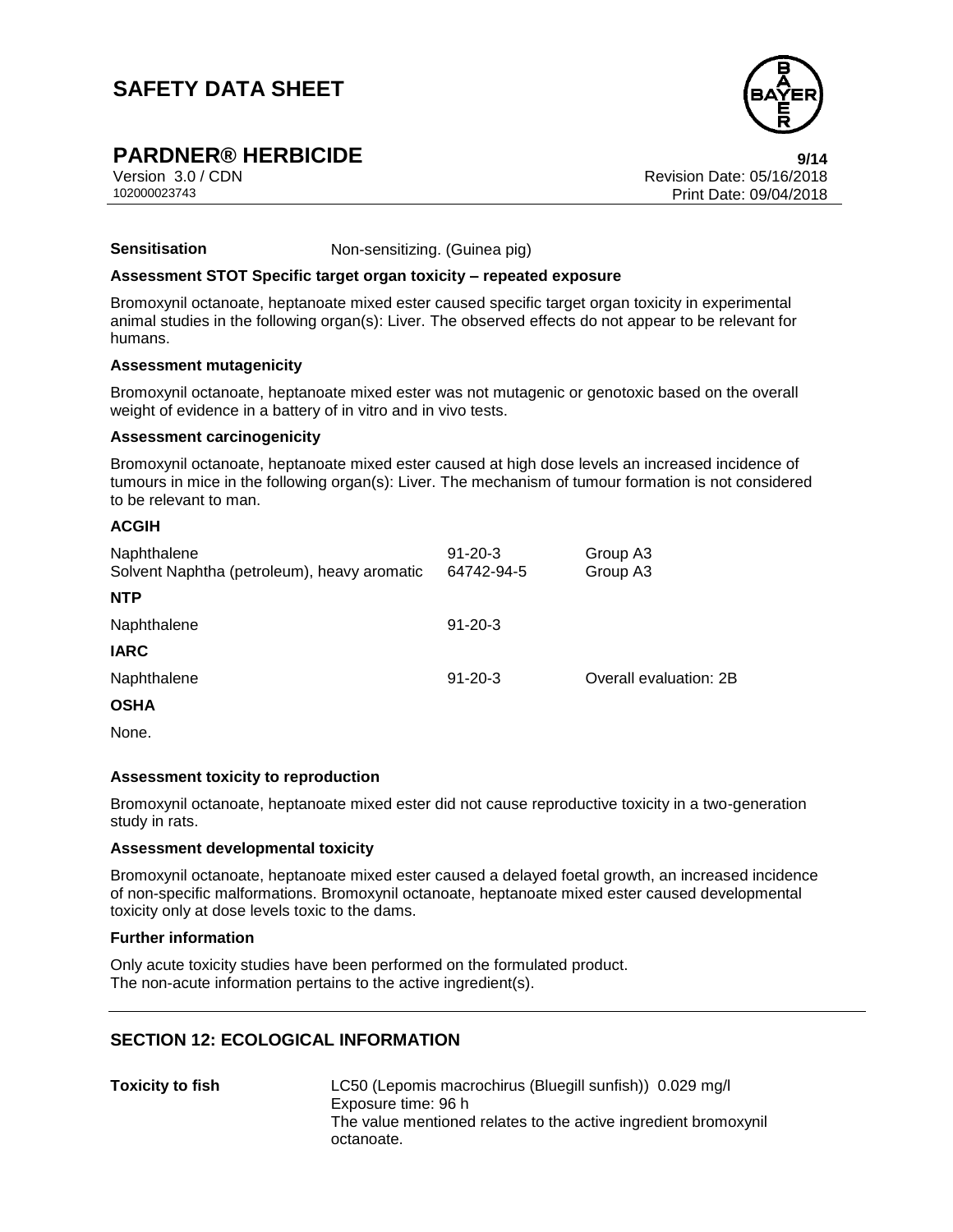

# **PARDNER® HERBICIDE**

|              | Version 3.0 / CDN |  |
|--------------|-------------------|--|
| 102000023743 |                   |  |

|                                             | LC50 (Lepomis macrochirus (Bluegill sunfish)) 0.029 mg/l<br>Exposure time: 96 h<br>The value mentioned relates to the active ingredient bromoxynil<br>heptanoate.                                                                                                                                                                                                                                                                                                                               |
|---------------------------------------------|-------------------------------------------------------------------------------------------------------------------------------------------------------------------------------------------------------------------------------------------------------------------------------------------------------------------------------------------------------------------------------------------------------------------------------------------------------------------------------------------------|
| <b>Toxicity to aquatic</b><br>invertebrates | EC50 (Daphnia magna (Water flea)) 0.046 mg/l<br>Exposure time: 48 h<br>The value mentioned relates to the active ingredient bromoxynil<br>octanoate.                                                                                                                                                                                                                                                                                                                                            |
|                                             | EC50 (Daphnia magna (Water flea)) 0.031 mg/l<br>Exposure time: 48 h<br>The value mentioned relates to the active ingredient bromoxynil<br>heptanoate.                                                                                                                                                                                                                                                                                                                                           |
| <b>Toxicity to aquatic plants</b>           | EC50 (Navicula pelliculosa (Freshwater diatom)) 0.043 mg/l<br>Exposure time: 120 h<br>The value mentioned relates to the active ingredient bromoxynil<br>octanoate.                                                                                                                                                                                                                                                                                                                             |
|                                             | EC50 (Lemna gibba (gibbous duckweed)) 0.073 mg/l<br>The value mentioned relates to the active ingredient bromoxynil<br>octanoate.                                                                                                                                                                                                                                                                                                                                                               |
|                                             | EC50 (Raphidocelis subcapitata (freshwater green alga)) 0.083 mg/l<br>Exposure time: 120 h<br>The value mentioned relates to the active ingredient bromoxynil<br>heptanoate.                                                                                                                                                                                                                                                                                                                    |
| <b>Biodegradability</b>                     | Bromoxynil octanoate, heptanoate mixed ester:<br>Not rapidly biodegradable                                                                                                                                                                                                                                                                                                                                                                                                                      |
| Koc                                         | Bromoxynil octanoate: Koc: 630                                                                                                                                                                                                                                                                                                                                                                                                                                                                  |
| <b>Bioaccumulation</b>                      | Bromoxynil octanoate: Bioconcentration factor (BCF) 230<br>Does not bioaccumulate.                                                                                                                                                                                                                                                                                                                                                                                                              |
| <b>Mobility in soil</b>                     | Bromoxynil octanoate, heptanoate mixed ester: Slightly mobile in soils                                                                                                                                                                                                                                                                                                                                                                                                                          |
| <b>Environmental precautions</b>            | Do not allow to get into surface water, drains and ground water.<br>Do not apply when weather conditions favor runoff or drift.<br>Drift and runoff from treated areas may be hazardous to aquatic<br>organisms in adjacent sites.<br>Drift or runoff from treated areas may adversely affect non-target plants.<br>Do not contaminate surface or ground water by cleaning equipment or<br>disposal of wastes, including equipment wash water.<br>Apply this product as specified on the label. |

## **SECTION 13: DISPOSAL CONSIDERATIONS**

**Waste treatment methods**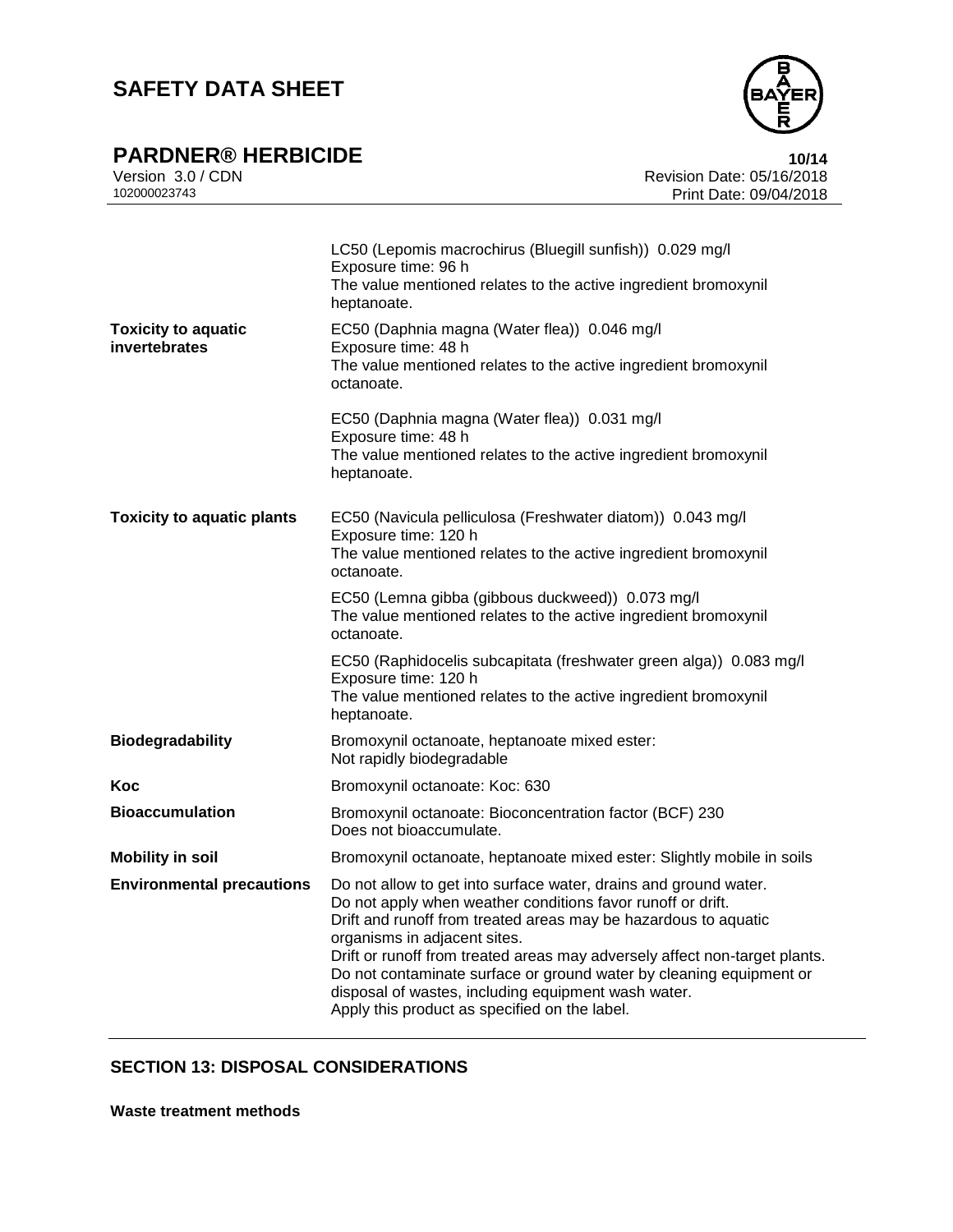

## **PARDNER® HERBICIDE**

|              | Version 3.0 / CDN |
|--------------|-------------------|
| 102000023743 |                   |

Revision Date: 05/16/2018 Print Date: 09/04/2018 Page 11/14

| <b>Product</b>                | Dispose in accordance with all local, state/provincial and federal<br>regulations.<br>Follow container label instructions for disposal of wastes generated<br>during use in compliance with the product label.                                                                                                                                                                         |
|-------------------------------|----------------------------------------------------------------------------------------------------------------------------------------------------------------------------------------------------------------------------------------------------------------------------------------------------------------------------------------------------------------------------------------|
| <b>Contaminated packaging</b> | Do not re-use empty containers.<br>Triple rinse containers.<br>Add washings to sprayer at time of filling.<br>Puncture container to avoid re-use.<br>Dispose of empty container in a sanitary landfill or by incineration, or, if<br>allowed by State/Provincial and local authorities, by burning.<br>If burned, stay out of smoke.<br>Follow advice on product label and/or leaflet. |

## **SECTION 14: TRANSPORT INFORMATION**

| TDG                                 |                                                                        |
|-------------------------------------|------------------------------------------------------------------------|
| UN number                           | 3082                                                                   |
| Labels                              | 9                                                                      |
| Packaging group                     | Ш                                                                      |
| Marine pollutant                    | Marine pollutant                                                       |
| Proper shipping name                | ENVIRONMENTALLY HAZARDOUS SUBSTANCE, LIQUID,<br>N.O.S.<br>(BROMOXYNIL) |
|                                     |                                                                        |
| 49CFR                               |                                                                        |
| UN number                           | 3082                                                                   |
| Class                               | 9<br>$\mathbf{III}$                                                    |
| Packaging group<br>Marine pollutant | Marine pollutant                                                       |
| Proper shipping name                | ENVIRONMENTALLY HAZARDOUS SUBSTANCES, LIQUID,                          |
|                                     | N.O.S.                                                                 |
|                                     | (BROMOXYNIL, NAPHTHALENE)                                              |
| RQ                                  | Reportable Quantity is reached with 1,785 lb of product.               |
| IMDG                                |                                                                        |
| UN number                           | 3082                                                                   |
| Class                               | 9                                                                      |
| Packaging group                     | Ш                                                                      |
| Marine pollutant                    | <b>YES</b>                                                             |
| Proper shipping name                | ENVIRONMENTALLY HAZARDOUS SUBSTANCE, LIQUID,                           |
|                                     | N.O.S.                                                                 |
|                                     | (BROMOXYNIL SOLUTION)                                                  |
| IATA                                |                                                                        |
| UN number                           | 3082                                                                   |
| Class                               | 9                                                                      |
| Packaging group                     | Ш                                                                      |
| Environm. Hazardous Mark            | <b>YES</b>                                                             |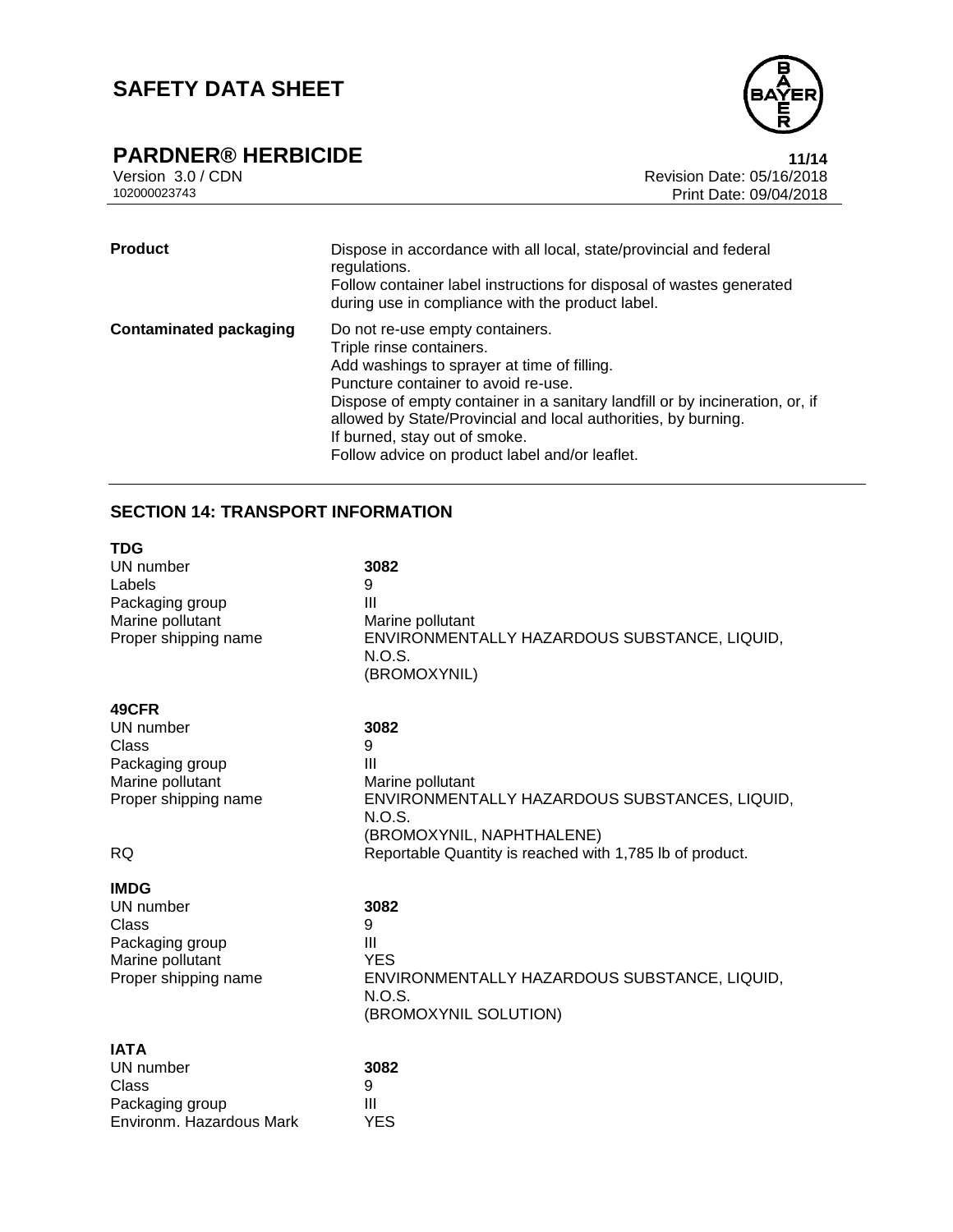

**PARDNER® HERBICIDE**<br>Version 3.0/CDN

Version 3.0 / CDN Revision Date: 05/16/2018 Print Date: 09/04/2018 12/14

Proper shipping name ENVIRONMENTALLY HAZARDOUS SUBSTANCE, LIQUID, N.O.S. (BROMOXYNIL SOLUTION )

This transportation information is not intended to convey all specific regulatory information relating to this product. It does not address regulatory variations due to package size or special transportation requirements.

Further Information Exempt from regulation when transported by road or rail, in accordance with TDG Regulations 1.45.1. This exemption provides that this product does not require dangerous goods shipping documentation or safety marks when transported on land by road or rail.

## **SECTION 15: REGULATORY INFORMATION**

| <b>PCP Registration No.</b><br><b>US Federal Regulations</b><br><b>TSCA list</b>                                   | 18001 |               |                        |      |
|--------------------------------------------------------------------------------------------------------------------|-------|---------------|------------------------|------|
| Naphthalene                                                                                                        |       | $91 - 20 - 3$ |                        |      |
| 2-Methylpropan-1-ol                                                                                                |       | 78-83-1       |                        |      |
| Benzenesulfonic acid, 4-C10-13-sec-alkyl<br>derivs., calcium salts                                                 |       | 84989-14-0    |                        |      |
| Solvent Naphtha (petroleum), heavy<br>aromatic                                                                     |       | 64742-94-5    |                        |      |
| US. Toxic Substances Control Act (TSCA) Section 12(b) Export Notification (40 CFR 707, Subpt D)<br>Not applicable. |       |               |                        |      |
| <b>SARA Title III - Section 302 - Notification and Information</b>                                                 |       |               |                        |      |
| None.                                                                                                              |       |               |                        |      |
| <b>SARA Title III - Section 313 - Toxic Chemical Release Reporting</b>                                             |       |               |                        |      |
| Naphthalene                                                                                                        |       | $91 - 20 - 3$ |                        | 0.1% |
| <b>US States Regulatory Reporting</b>                                                                              |       |               |                        |      |
| <b>CA Prop65</b>                                                                                                   |       |               |                        |      |
| This product contains a chemical known to the State of California to cause cancer.                                 |       |               |                        |      |
| Naphthalene                                                                                                        |       | $91 - 20 - 3$ |                        |      |
| This product does not contain any substances known to the State of California to cause<br>reproductive harm.       |       |               |                        |      |
|                                                                                                                    |       |               |                        |      |
| <b>US State Right-To-Know Ingredients</b>                                                                          |       |               |                        |      |
| Naphthalene                                                                                                        |       | $91 - 20 - 3$ | CA, CT, IL, MN, NJ, RI |      |
| 2-Methylpropan-1-ol                                                                                                |       | 78-83-1       | CA, CT, IL, MN, NJ, RI |      |
| Solvent Naphtha (petroleum), heavy<br>aromatic                                                                     |       | 64742-94-5    | CA, CT, MN, NJ, RI     |      |
| <b>Canadian Regulations</b>                                                                                        |       |               |                        |      |
| <b>Canadian Domestic Substance List</b>                                                                            |       |               |                        |      |
| Naphthalene                                                                                                        |       | $91 - 20 - 3$ |                        |      |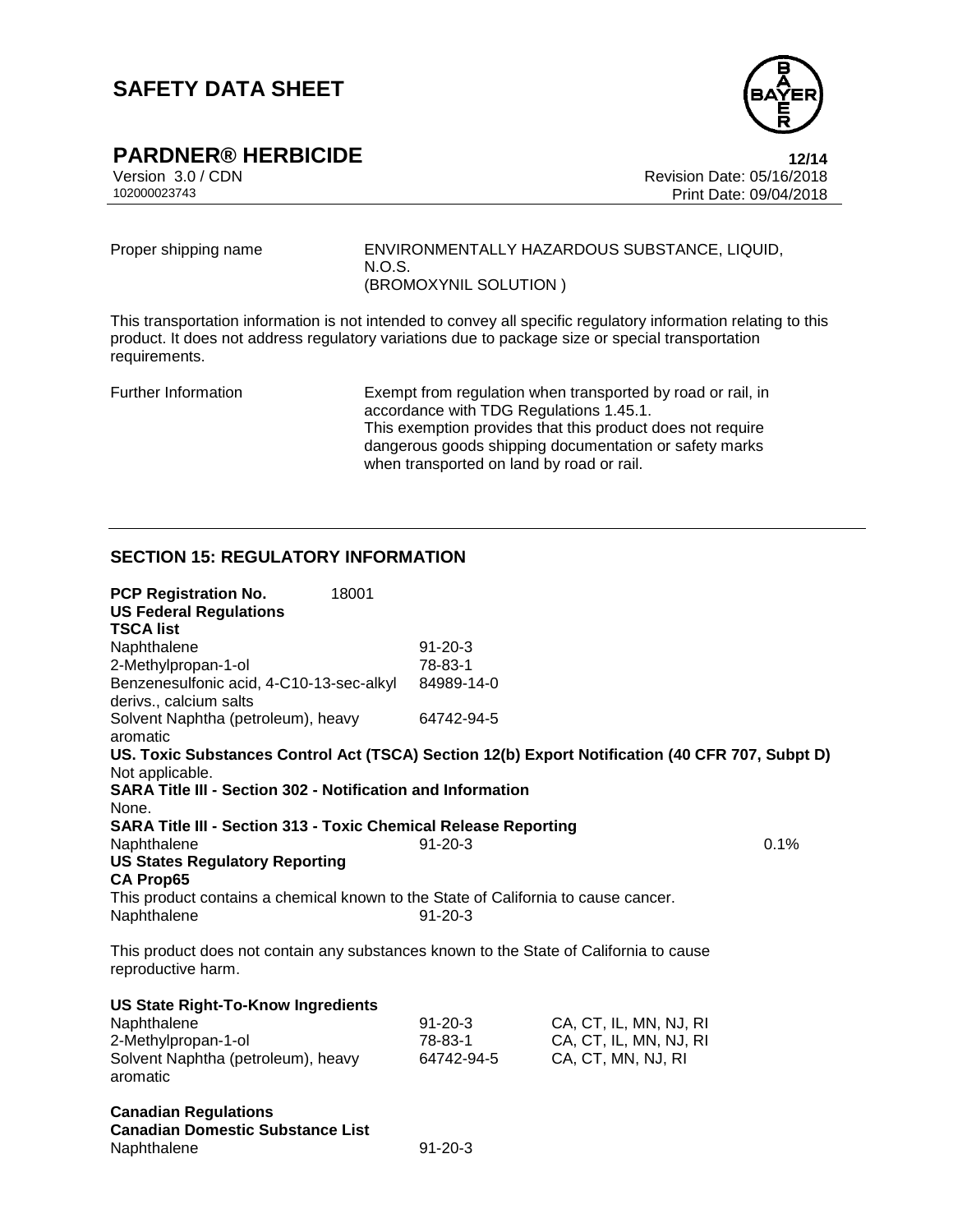

## **PARDNER® HERBICIDE**

Version 3.0 / CDN Revision Date: 05/16/2018 Print Date: 09/04/2018 Page 13/14

2-Methylpropan-1-ol 78-83-1 Solvent Naphtha (petroleum), heavy aromatic

64742-94-5

**Environmental CERCLA** None. **Clean Water Section 307 Priority Pollutants** None. **Safe Drinking Water Act Maximum Contaminant Levels** None.

#### **SECTION 16: OTHER INFORMATION**

#### **Abbreviations and acronyms**

| 49CFR         | Code of Federal Regulations, Title 49                                                      |               |  |
|---------------|--------------------------------------------------------------------------------------------|---------------|--|
| <b>ACGIH</b>  | US. ACGIH Threshold Limit Values                                                           |               |  |
| ATE.          | Acute toxicity estimate                                                                    |               |  |
| CAS-Nr.       | Chemical Abstracts Service number                                                          |               |  |
| <b>CERCLA</b> | Comprehensive Environmental Response, Compensation, and Liability Act                      |               |  |
| <b>EINECS</b> | European inventory of existing commercial substances                                       |               |  |
| <b>ELINCS</b> | European list of notified chemical substances                                              |               |  |
| IARC          | International Agency for Research on Cancer                                                |               |  |
| IATA          | <b>International Air Transport Association</b>                                             |               |  |
| <b>IMDG</b>   | <b>International Maritime Dangerous Goods</b>                                              |               |  |
| N.O.S.        | Not otherwise specified                                                                    |               |  |
| NTP           | US. National Toxicology Program (NTP) Report on Carcinogens                                |               |  |
| OECD          | Organization for Economic Co-operation and Development                                     |               |  |
| <b>TDG</b>    | <b>Transportation of Dangerous Goods</b>                                                   |               |  |
| <b>TWA</b>    | Time weighted average                                                                      |               |  |
| UN.           | <b>United Nations</b>                                                                      |               |  |
| WHO           | World health organisation                                                                  |               |  |
|               | <b>NFPA 704 (National Fire Protection Association):</b>                                    |               |  |
| Health - 1    | Flammability - 2<br>Instability - 0                                                        | Others - none |  |
|               | HMIS (Hazardous Materials Identification System, based on the Third Edition Ratings Guide) |               |  |

Health - 1 Flammability - 2 Physical Hazard - 0 PPE -

 $0 =$  minimal hazard,  $1 =$  slight hazard,  $2 =$  moderate hazard,  $3 =$  severe hazard,  $4 =$  extreme hazard

**Reason for Revision:** Revised according to the current Canadian WHMIS standard (WHMIS 2015).

Prepared by the HSE Department of Bayer CropScience Inc. (306)-721-0310.

#### **Revision Date:** 05/16/2018

This information is provided in good faith but without express or implied warranty. The customer assumes